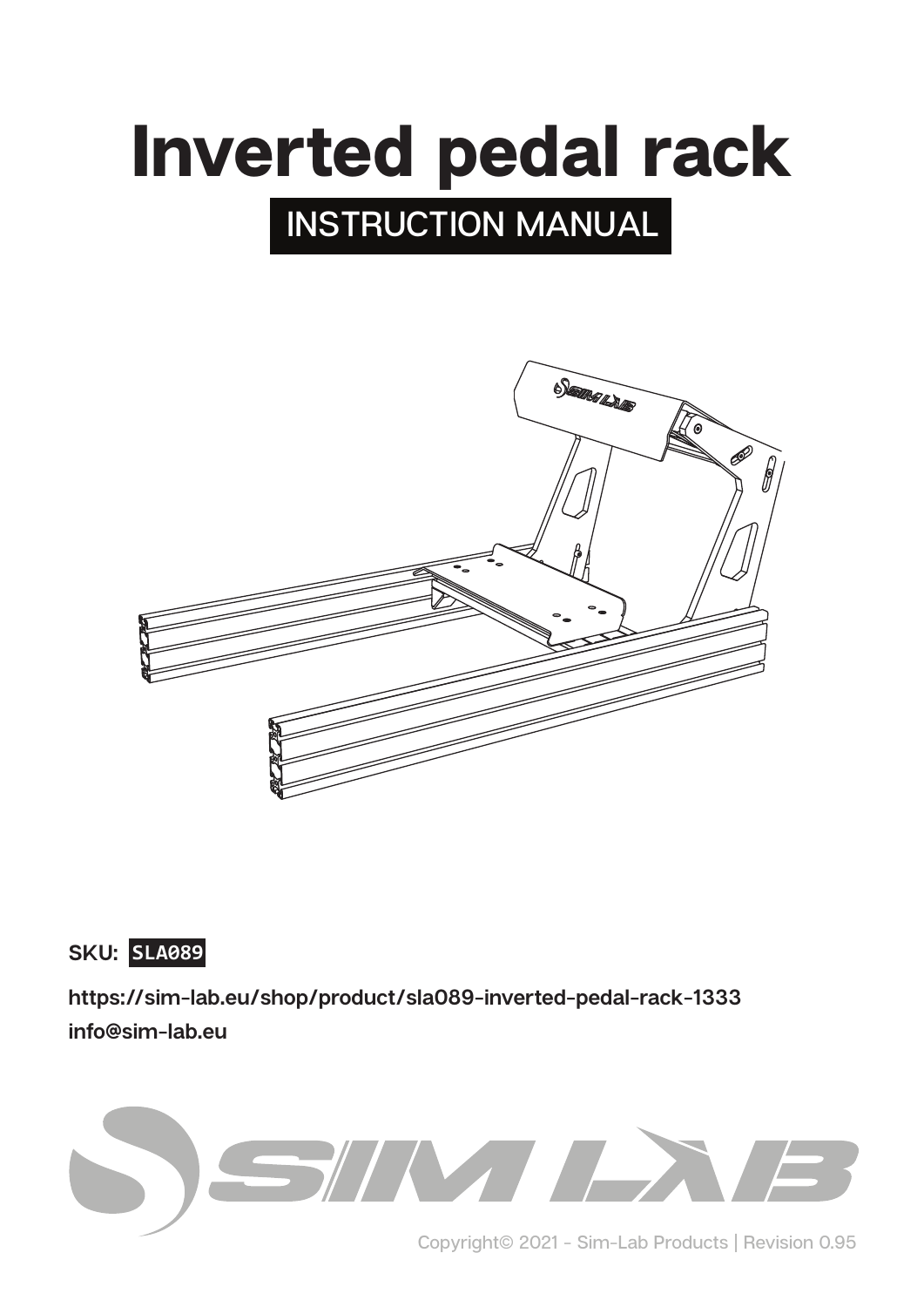Required tools:





**Inner frame assembly**



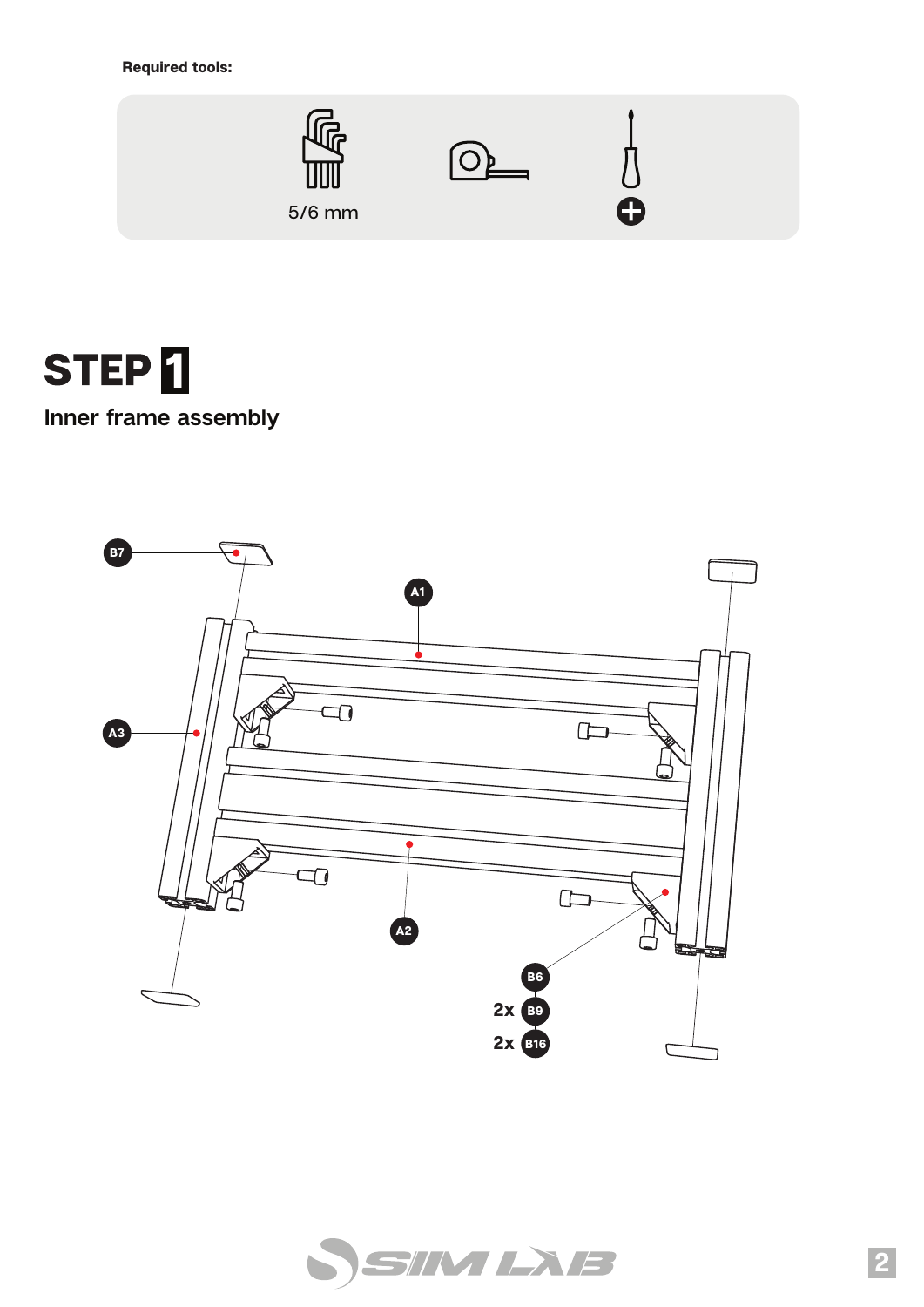



### **Mounting inner frame to the inverted brackets**



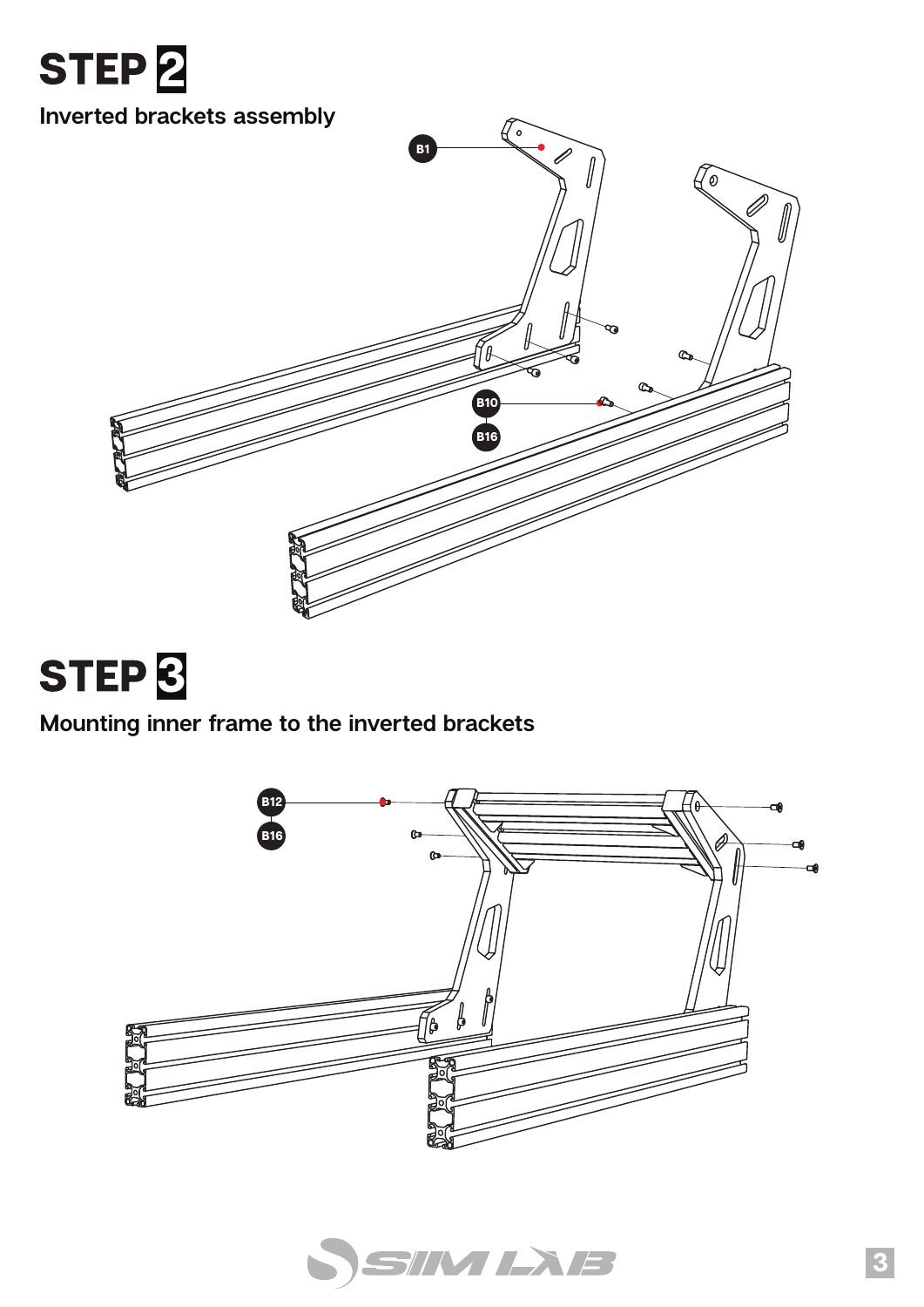

## STEP<sup>5</sup>

#### **Mounting horizontal heel rest profile**



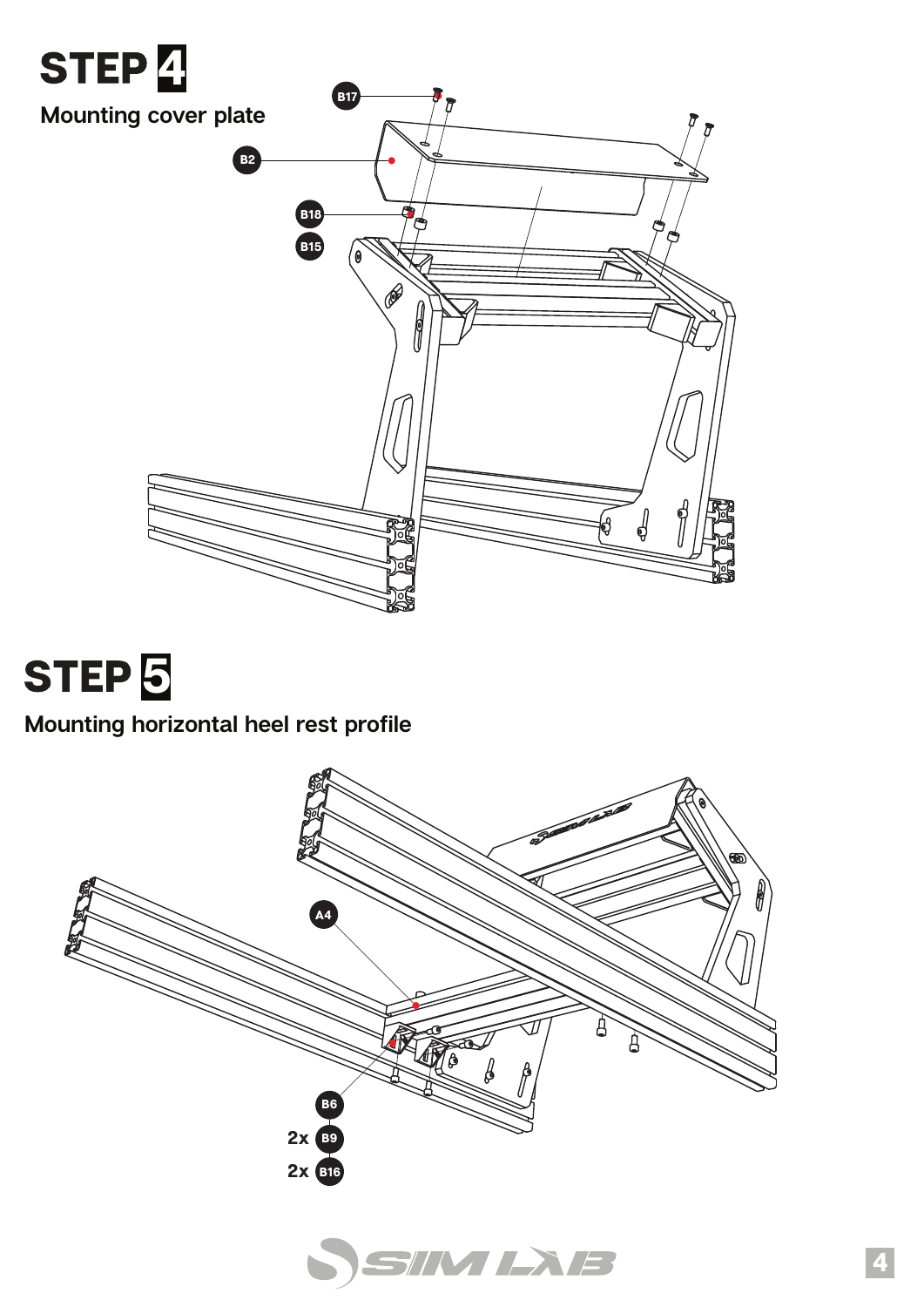